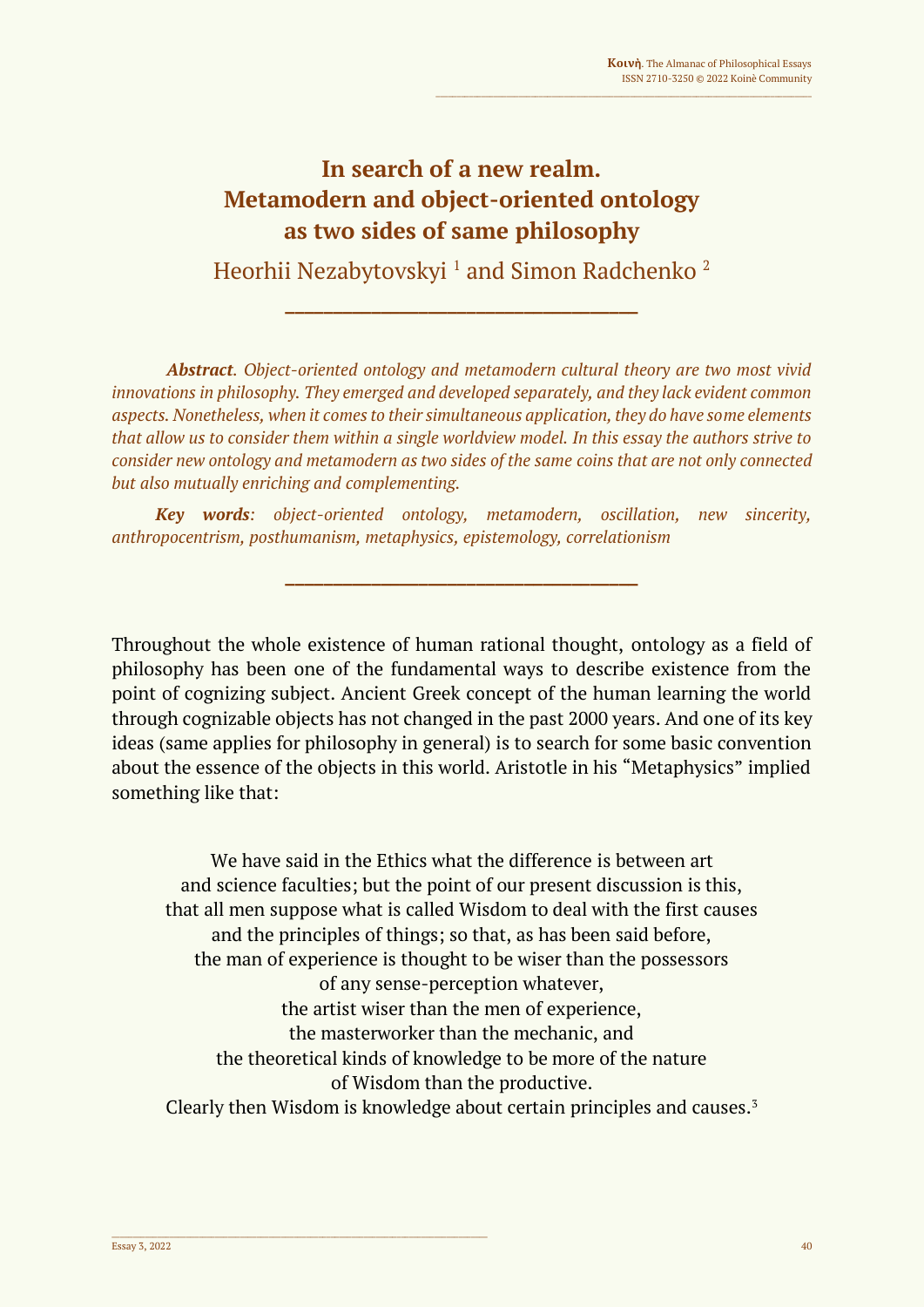The aim of ontology is to give a fundamental unified idea of what the existence is and how it is revealed to a spectator.

Philosophers had no doubt that everything that has an ontological status is being cognized, can be cognized or postulated (not being cognized though) by our mind. It is important to mention that according to some researchers the transcendental (things that our mind is ready to recognize as existent) also has its ontological status since the human holds divine nature being a God's creation. However, "hold" does not equal to "know" and we exist with only the feeling and phenomenon of God, «two cities remain intermixed and intermingled with each other until they are finally separated at the last judgment».<sup>4</sup> René Descartes points out correctly that we constantly cognize, sometimes even for no particular reason. We do that just because we are curious.

Mortals are possessed by a curiosity so blind that they often lead their minds through unknown paths, without any ground for hope, but simply venturing on the chance that what they seek might lie that way... 5

Our cognitive curiosity leads to the anthropocentric paradigm: **I** strive to find the truth of the world, **I** make the results of the search mine and only **I** am in charge of what is mine in the experience. Here "**I"** does not mean a particular individual but the human mind globally. We constantly think that this world and philosophy strives to create approaches with clearly defined and described instruments of cognition. Naturally, the instruments should target things with ontological status that are given in either potential or complete form of existence. Here emerges the question of implicit/explicit and «unbeing being», entering the transcendental sphere but as it was already mentioned even the transcendental can have ontological status and thus it does not break usual definition of "reality" as something that is really present.

This approach worked well in classical philosophical paradigm because as long as we are in the reality we cognize and work with it. But the challenges the human had to face in end of XX century caused a seemingly-indestructible foundation of ontology to erode. The first precedent was Edmund Husserl's «Back to the things themselves».

However, everything said here by the empiricist is based on misunderstandings and prejudices no matter how well meant or how good the motive which originally guided him. The essential fault in empiricistic argumentation consists of identifying or confusing the fundamental demand for a return to the "things themselves" with the demand for legitimation of all cognition by experience.

With his comprehensible naturalistic constriction of the limits bounding cognizable "things," the empiricist simply takes experience to be the only act that is presentive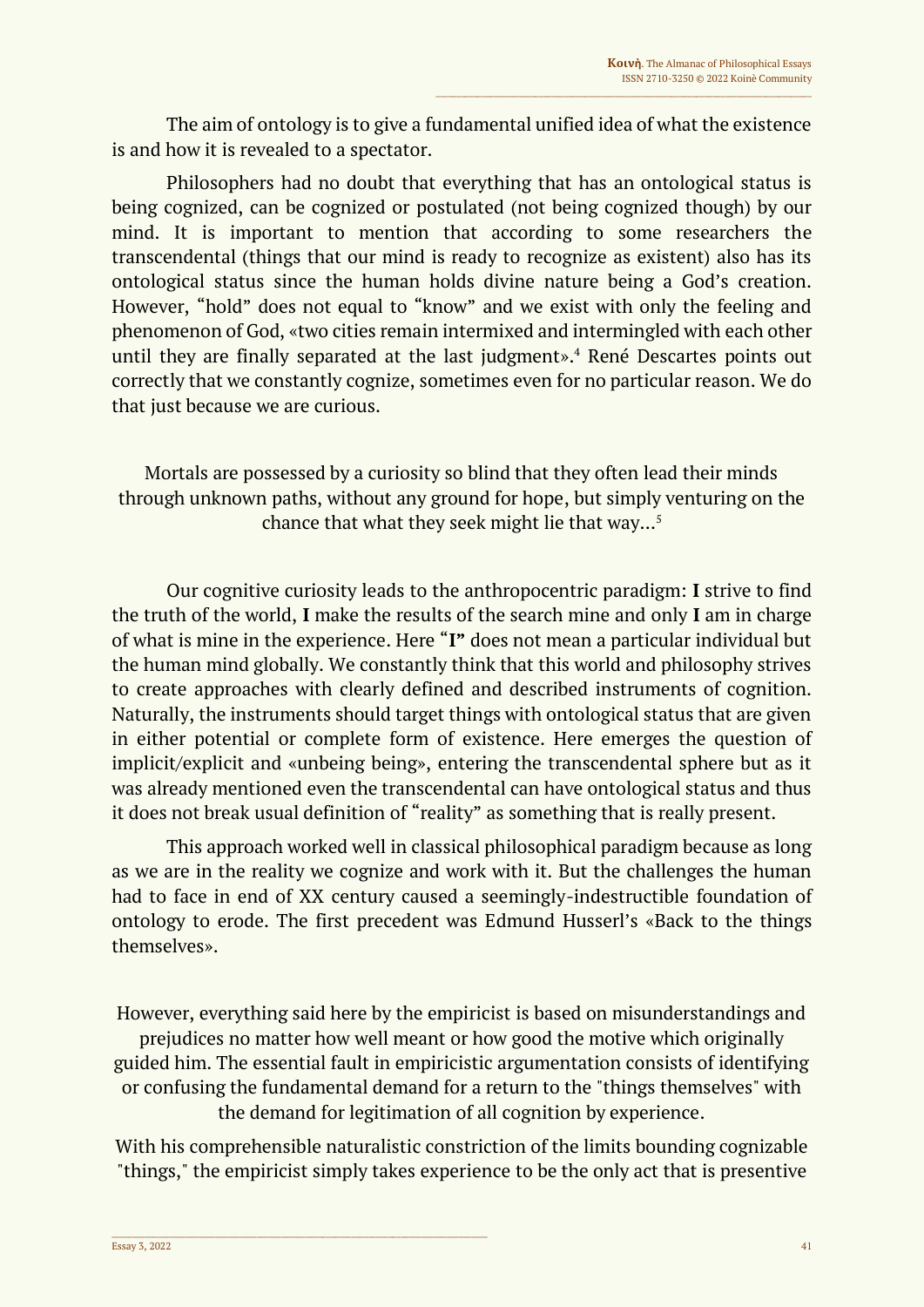of things themselves. But things are not simply mere things belonging to Nature, nor is actuality in the usual sense simply all of actuality; and that originarily presentive act which we call experience relates only to actuality in Nature. 6

Philosophical phenomenology leads the human to a new reality where instead of naturalistic orientation we are offered to practice Epoché ("bracketing" anything that was known before the object of cognition was met) and phenomenological reduction (disabling our natural attitude step-by-step in order to clear the mind and get the purest knowledge). Why this approach does not reinforce the ontology but weakens it? At first glance that is a perfect way to draw attention to the "beingness" of reality, treat it with even more awe and respect by removing everything personal and redundant.

The answer to that is the ideas of Jean Baudrillard: hyperreality and simulacrum. Simulacra that are fake copies without the original create new reality but are not founded on anything. This unfounded reality becomes hyperreality that strives to give a feeling of existence but if the human tries to go further they will bump into void. And here is the irony: phenomenological reduction denied everything "human" so a human being could see the world as it is. But it turned out that the conditions of "pure world" do not save the cognizing subject from facing the uselessness of their cognitive acts. Now they ask not the world but themselves: who am I? If Baudrillard's "world of things" has so much influence over people, can we still consider them subjects in this world? Anthropocentric principle in ontology and epistemology fades more and more. Anthropocentrism goes through the same stages as image, according to Baudrillard:<sup>7</sup>

1. Initially, anthropocentrism was the only way since the human did not know anything about the world (is the reflection of basic reality).

2. Next, anthropocentrism causes a "know something" feeling that the human discovered some essences of religion and science. They are used to explain the reality (It masks and perverts a basic reality)

3. Humankind forms philosophy and methodology of cognition and explains different things not explicitly but implicitly (at this stage the reality we strive to perceive is doubted—is it real at all?)

4. At last we are in a situation when this world does not exist, it is replaced by entities without real analogues (advertisement, social media). Reality is in the human's hands, but it has nothing in common with actual reality. Anthropocentric epistemology deals with empty objects and even though we strive to keep improving our cognitive and thinking abilities we have nothing to work with.

This way globalization, unification and commercialization became harbingers or postmodern epoch that declared the death of the author and moreover, the subject.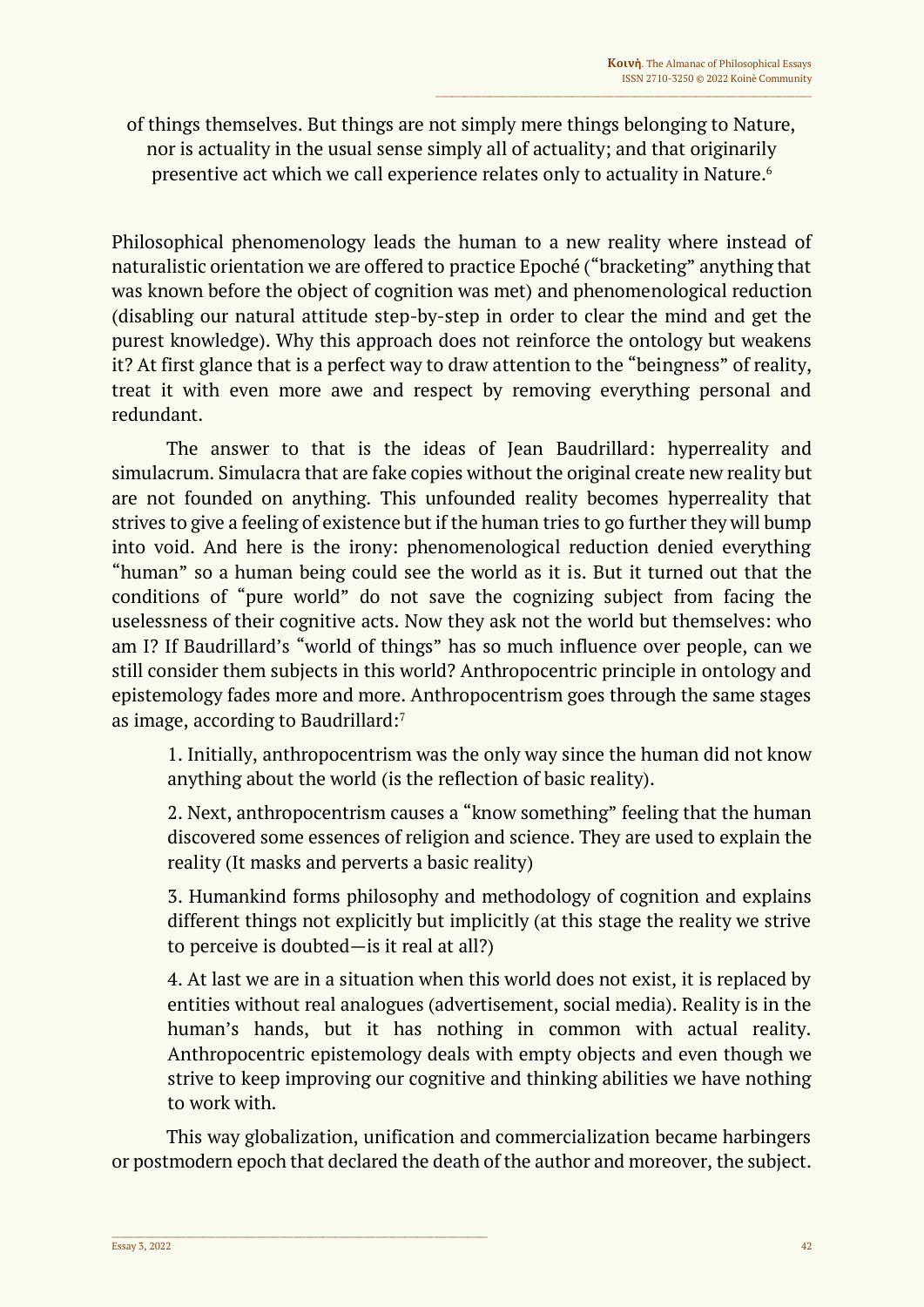The human gives up his role of the initial point in understanding and interpretation to the product that is to be interpret by the human. This radically shifts the accents in understanding and perceiving this artificial world we created.

In classical ontology subject not only exists but is active in its cognition that targets the reality and is personal and internally-conditioned. Object-oriented ontology defies this concept. We had mentioned a similar situation in philosophical phenomenology where any social and ideological addons were "bracketed". As Louis Althusser fairly noted, the human is not the initial point, but the result of theoretical reflection and we cannot explain social things through a human being.

The upcoming epoch of the new ontology is meant to conciliate us with the death of the subject and give a new vision of how we can interact with reality. Manuel DeLanda, for instance, suggests the concept of "the new ontology for social sciences" where the meaning of "individual" changes and "individual entities" emerge.

However, despite the fact that the term "individual" can be thus correctly applied to species it still carries with it a host of connotations which must be eliminated. Besides its association with organisms, it also carries connotations of individual personhood, with its linkages to problems of consciousness, free will and the like. It may therefore be clearer to speak of "individual entities" instead of "individuals", using the term not as a noun but as an ontological qualifier.<sup>8</sup>

No "human" any more, only an individual entity that is defined by its population, context and reality.

There is one more project that seems the most interesting and operatable in the context of hyperreality and anthropocentrism—objective-oriented ontology (OOO). OOO representatives criticize correlationism (in OOO that is the link between the reality and mind), try to overcome it and get the ontology out of the bonds of the human mind, break the subject-object link. On that Quentin Meillassoux says:

Correlationism rests on an argument as simple as it is powerful, which can be formulated as follows: there can be no X without a givenness of X, and no theory about X without a positing of X. If you speak about something, the correlationist will say, you speak about something that is given to you, and posited by you. The argument for this thesis is as simple to formulate as it is difficult to refute: it can be called the "argument from the circle", and consists in remarking that every objection against correlationism, is an objection produced by your thinking, and so dependent upon it.<sup>9</sup>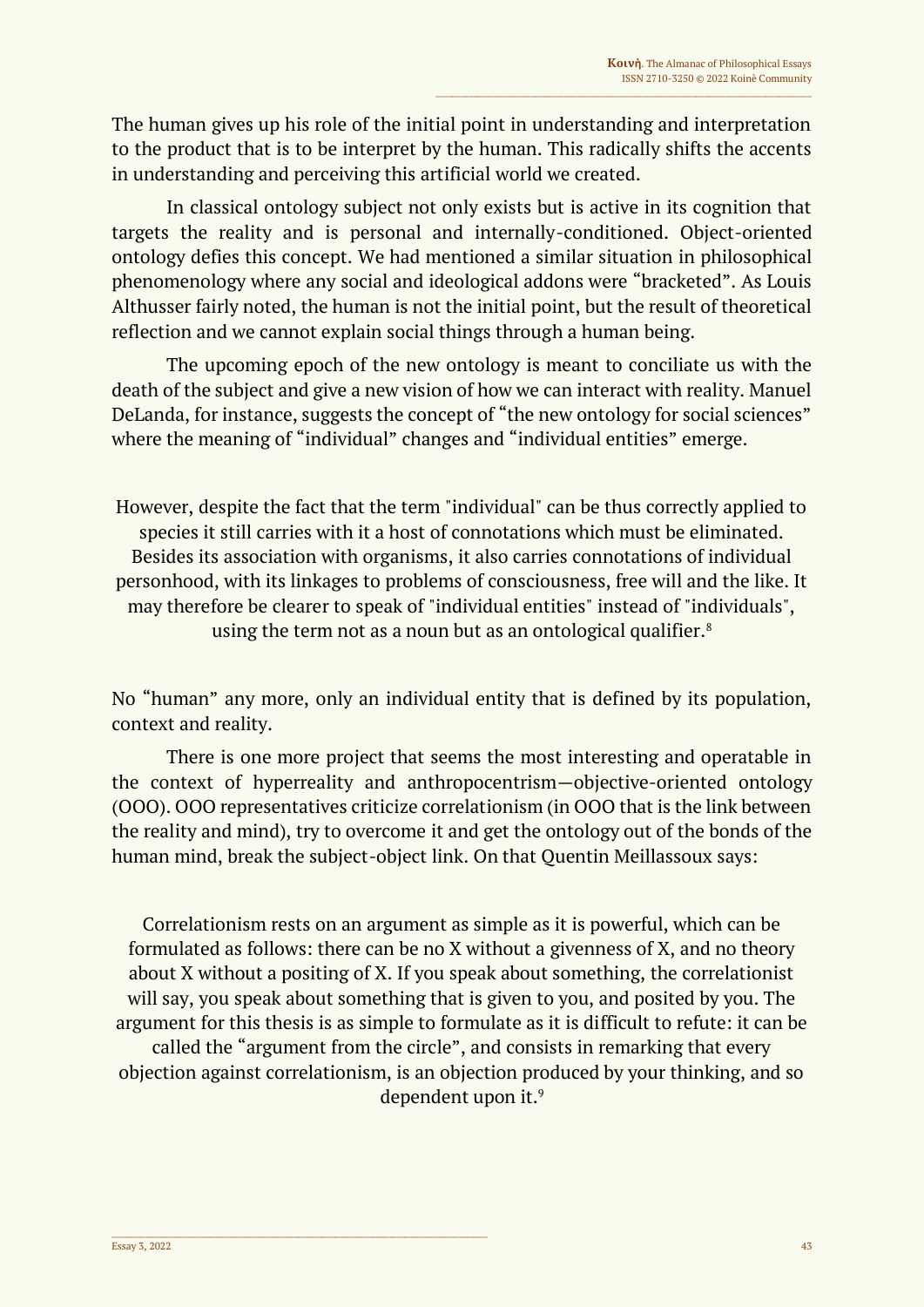We cannot imagine this X without ourselves because we do not know the actual reality and cannot separate the pure features of reality from those emerging during our interaction with it. Here emerges the issue of "privileged access" that is endowing the human with some features or privileges compared to other things in the world by different philosophical realms.

Meillassoux offers a different way of thinking that allows us to get away from correlationism. We must admit that physical laws of reality are no necessity but just a result of our observations and explanations. We cannot state that our representation of the Universe is absolute true, cannot deny the idea that everything can work differently. Our idea of causal relationship is just **ours**, expectations and confirming results are not guarantee but just facticity. A rationalist knows that it is impossible to prove the principal necessity of these laws. But we can accept the facticity of their occurrence, thus the facts can change. Looking for correlations makes no sense since they are substantial and momentary, they do not reach the level of general ontological concepts that could be called categories, universals or at least noumena. Laws of nature for Meillassoux are contingent, not unnecessary.

OOO understanding is not full without Graham Harman. For him the human mind is just one of myriads. Dividing the world into physical and spiritual is of no use since from that point of view the whole nature is opposed to the human as spirit carrier. Probably the human has some features of existence that let them make complex impressions about the reality, but what makes anyone conclude that the human is "better"? Why idealists reckon that the reflection of idea happens in very (or at least only) human mind? Why Immanuel Kant thinks that the human is destined to not realize things-in-themselves?

We criticize Kant for his assumption that the specter of the thing-in-itself haunts only human beings. After all, any object is finite in its ability to enter into relations with other objects, and therefore any relation—including simple inanimate causal interaction—is nothing more than a translation of the thing in itself into its own finite plane of this relationship.<sup>10</sup>

Harman's book "Speculative Realism: An Introduction" that we cited here literally turns the world upside down. Before, the human imagined themself as epistemological summit (they were the cognizing subject, they notice all the connections of this world) and now emerges the viewpoint that everything including the human is only a set of objects and this set is uncountable. The human as substantial mediator is no longer necessary. New objects can appear on their own in their interaction without the influence of mankind. It is worth mentioning that Harman distinguishes two object types—real and caricature. Real are the objects as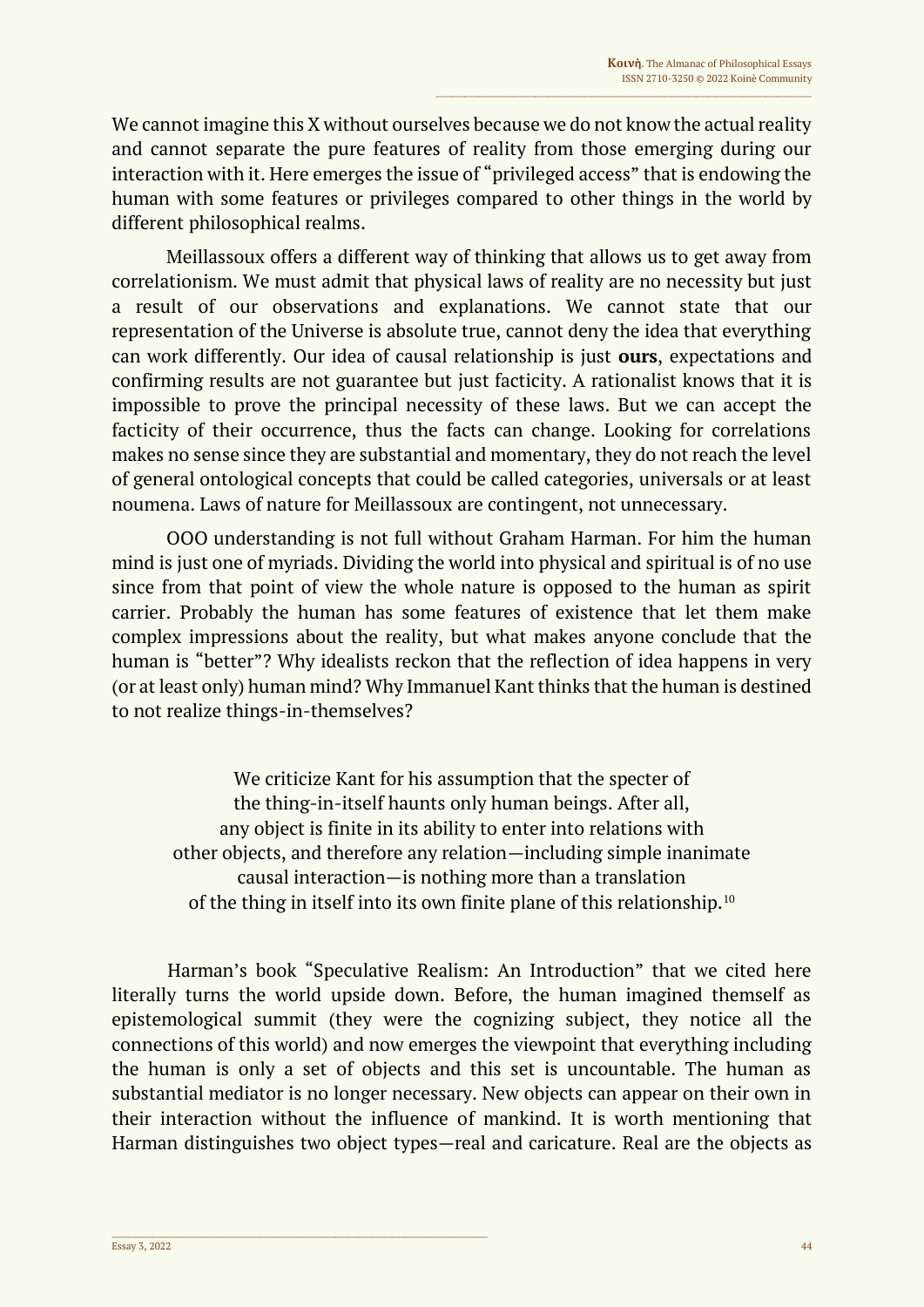they really are. Caricatures are sensational ones that are interacted with. In "Guerrilla Metaphysics" he states:

It cannot be said that stone and fire simply collide with the qualities of other objects: fire does not burn away the "whiteness", "combustibility" or "cottoniness" of cotton, just as stone does not destroy the "brittleness" or "glassiness". On the contrary, fire burns cotton, and a stone breaks a window. Yet these objects do not completely touch each other, as each of them hides additional secrets that the other cannot, such as when the light scent of cotton and the ominous glare of fire remain deaf to each other's songs. In short, inanimate causality is driven into the same mysterious middle ground as the no-man's-land of human perception, belonging neither to qualities nor objects, but only object-oriented, even at the mysterious level of tangible elements.<sup>11</sup>

That is how OOO builds a completely new world that ontologically has no place for the subject and many objects. Lake surface rippled by the wind is ontological phenomenon that is as real and valuable as our idea of why an apple inevitably falls down. It does not matter if a human sees the surface or the apple since we do not have the privileged status of spectator but rather included into this system along with others. Mankind has finally discovered how to get away from anthropocentrism without destroving everything philosophy had acquired and refusing previous experience. We just need to discontinue believing that the human is a stating and universalizing point.

Interesting enough, the ideas of OOO and other "new ontology" projects are actively used in history and archaeology. Prehistory theoreticians (for instance Benjamin Alberti<sup>12</sup> or Bjørnar Olsen<sup>13</sup>) believed the ideas to be precise and meaningful enough to describe the world that's complicated to the modern human. The world where magical thinking prevails, and particular artifacts of the past are spiritualized or at least have the ability to interact with a human being and everything human. Husserl's «Back to the things themselves» now obtains ironically-historical context since before philosophy appeared prehistoric societies knew what modern philosophy gets to know in a hard way. Even the procedure of archaeological research requires to consider the artifacts as actual and active participants of restoration of the past. Archaeologists are quitting to consider a number of objects as "complex of objects" but regard them as "assemblage" where researchers and finds play equal role. A simple stone tool is no more a mute source of information but an independent object with a set of features that is involved in both prehistoric and archaeological research processes. "Rock metamorphicity", "hardness", "polishedness", "life cycle", "traces of use" and "characteristic typological markers" become the features that are revealed by the find depending on its individual will and correct, thoughtful choice of methods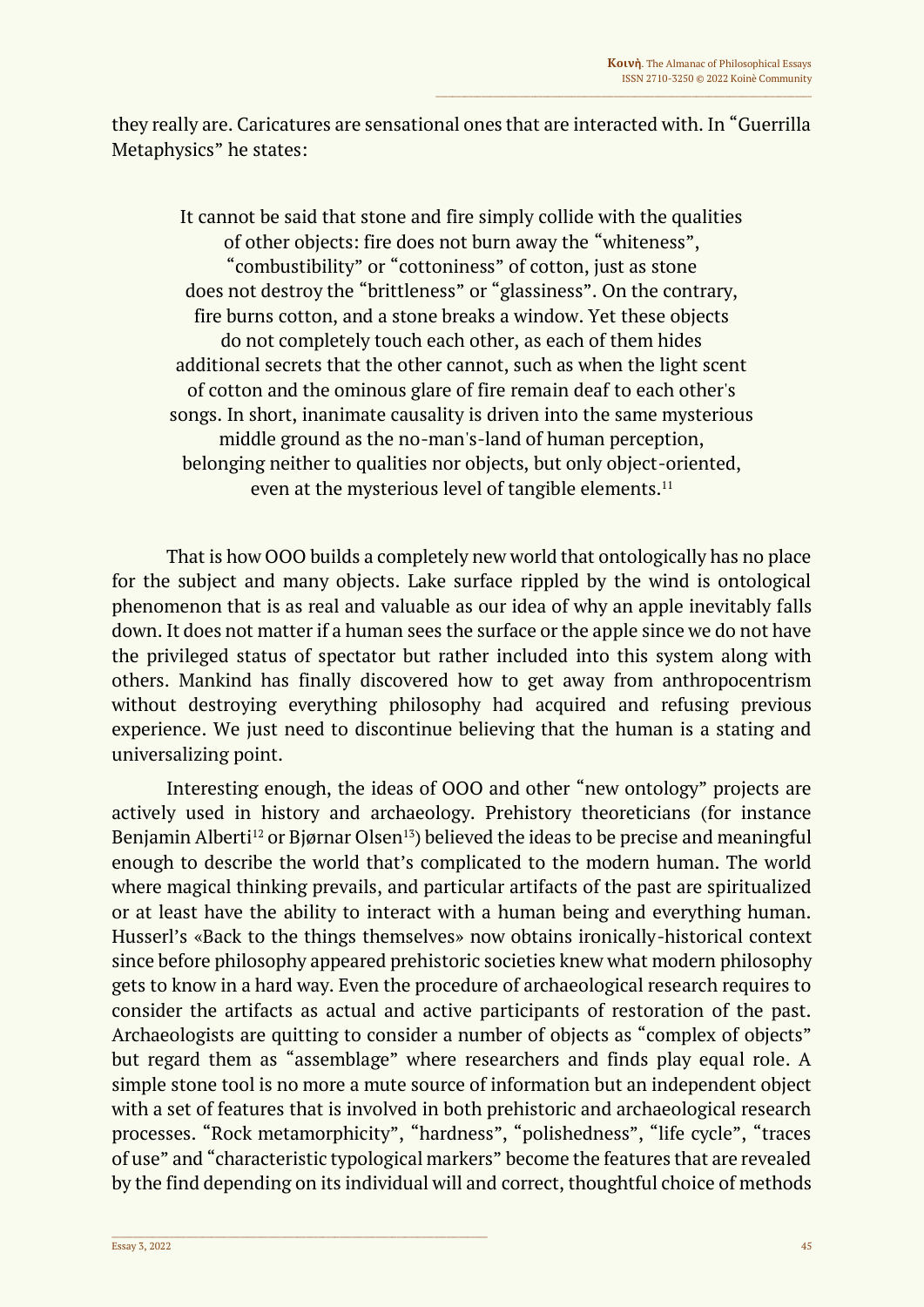of communication, which is up to the researcher. This will not lead to a global reconsideration of archaeological reality but will reduce the contrariness in the production of archaeological interpretations of particular subject or assembly in general, which means less subjectivity in studies. These ideas in archaeological theory are based not only on processual and postprocessual experience that reflects the discussion on postmodern as epistemological system but also on Graham Harman's thoughts.

Harman's world is static since the objects are not relative to each other in their existence. Here emerges the smart relativism: sensual objects (caricatures) interact and create motion. During cognition the human faces the results of this motion but keeps in mind that everything that they experienced about a thing does not give the idea of what this thing is. This is true for features of objects that cognition interacts with real features are unavailable in experience since we face only sensual ones. This system is not isolated; it exists in constant tension between different poles. According to Harman the tension between sensual objects and their quality forms time and space is formed by tension between real objects and sensual features. Eidos is tension between sensual object and real feature and unknowability is tension between real object and real feature. This quaternary system is speculative but explains well why unknowable is unknowable but eidos is still available for cognition.

OOO denies the idea of the privileged cognizing subject but makes the human much more important and valuable. Everything becomes indeed very relative and mankind in this system loses fulcrum since absolutism does not work in OOO. Nevertheless, it opens completely new ways to interact with the world and culture and allows living in hyperreality without an urge to overcome it. The human as a cognition process participant becomes more sincere and true since instead of urge to subdue the world there is an attempt to comprehend the rules and norms of the new game of understanding. Moreover, these are not just rules and norms but particular level agreements under which familiar concepts are reconsidered.

Such state of affairs has led to an interesting oddity, which has to do with the human strategies of cognition and being in the world. The postmodern that created the idea of the death of the subject also formed the background for object-oriented ontology and accustomed us to perceive ourselves (an individual) as we were detached from the world, unable to get to the hardly reachable truth and interact with it in any way. Since we are enclosed inside our own worldview and cannot go beyond our perception, we are unable to understand *The Other*. Naturally, lack of understanding leads to the loss of trust and ability of making agreements.

As a result, the cultural situation that created post-humanistic ideas and caused new ontological shift also induced the structure of feeling that hinders us from cognizing the objects and interacting with them. Without the ability to trust and make agreements and most important—without the faith in these attempts, the being of an individual in the new ontological reality lacks instruments of communication with it. This way the cultural logic of postmodern does not correspond to cognitive demand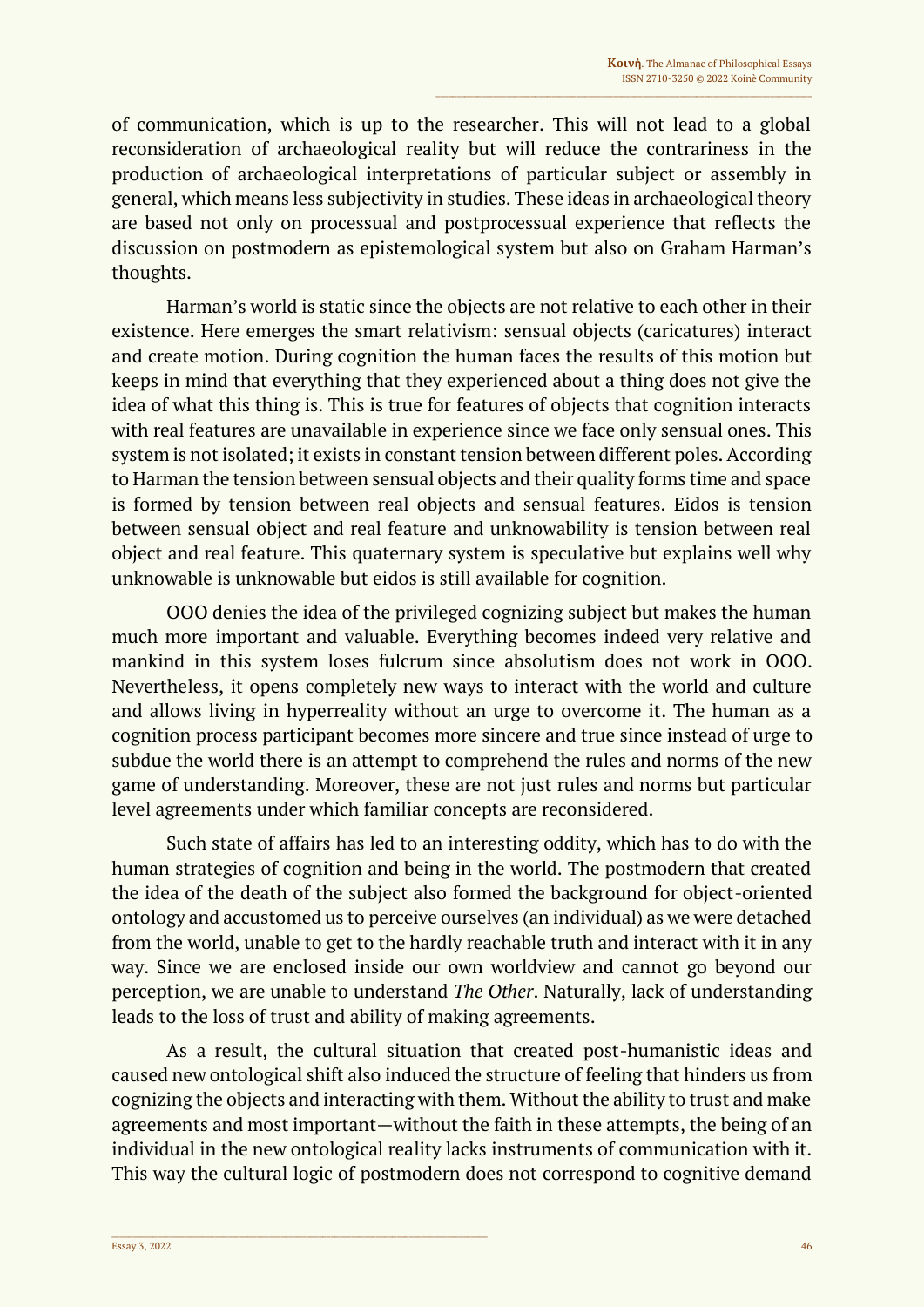of XXI century and simply does not work. The "death of postmodern", which was declared barely before its birth, has started to make its appearance in particular entities of culture—mainly in literature, movies, art, and virtual reality creations.

Following the argumentation of Fredric Jameson, who is known by the most systematic attempts to describe postmodern as phenomenon that can be described at all (as opposed to ultimately abstract and subjective description by Ihab Hassan<sup>14</sup>), appears a new structure of feeling that naturally replaces the old, postmodern, which he defined as lacking the depth of perception of the future.<sup>15</sup> Question is, how do we describe and comprehend it so it would fit the philosophical and cultural demands of the XXI century, which are associated mostly with ontological shift?

Attempts to discuss the culture of the XXI century are fruitless if they base on the changes in the ways of constructing a narrative—virtual realities, interactivity, distribution of cybertext and other discoveries of cyber epoch. The reason is not that these strategies were developed long before the appearance of the modern culture<sup>16</sup>, but rather that when we describe the instruments for translation of the structure of feeling (or cultural situation) we are far from describing the cultural situation itself and do not say anything about how an individual entity feels, cognizes and interacts with the world. That is why cybermodernism and digimodernism by Alan Kirby are left out of the new ontology and he understands their flaw: "at least so far, is a cultural desert"<sup>17</sup> empty without the interactive characters.

Same thing makes discussions on post-postmodern or still unfinished postmodern ineffective and irrelevant—new cultural situation and new structure of feeling require new terms to describe it and postmodern toolkit can't do that (nevertheless, postmodern still has great influence on everything that happens now and will happen in culture until another global shift in the human mindset). Since the beginning of the last decade of the previous millennia this was postulated, first of all, in fiction literature. The harbinger of the new feeling was David Foster Wallace who was the first to say about the new sincerity and how to stay together despite the walls of perception that separate us. $18, 19$ 

Now it seems that the idea of the new sincerity indeed reflects a particular cultural situation. Since it is pretty concise it reflects it as a specific aspect of larger constructs rather than as a standalone concept.

Among all the available ways to describe post-postmodernism the most popular and effective is metamodernism by Timotheus Vermeulen and Robin van den Akker. First of all, due to "width of swab"—theoreticians from Netherlands based on philosophy, theory of literature and Jameson's ideas of structure of feeling and created a model that simply incorporated many others by absorbing them as particular component of metamodern worldview or interacted with some of their aspects. Same destiny was meant for the ideas of "new sincerity" that were absorbed by metamodern "return of affect"<sup>20</sup> and Raoul Eshelman's performatism that "has similar broad pretensions to explaining post-postmodernism in regard to literature, art, photography, architecture and theory"; Eshelman mentions, however, that the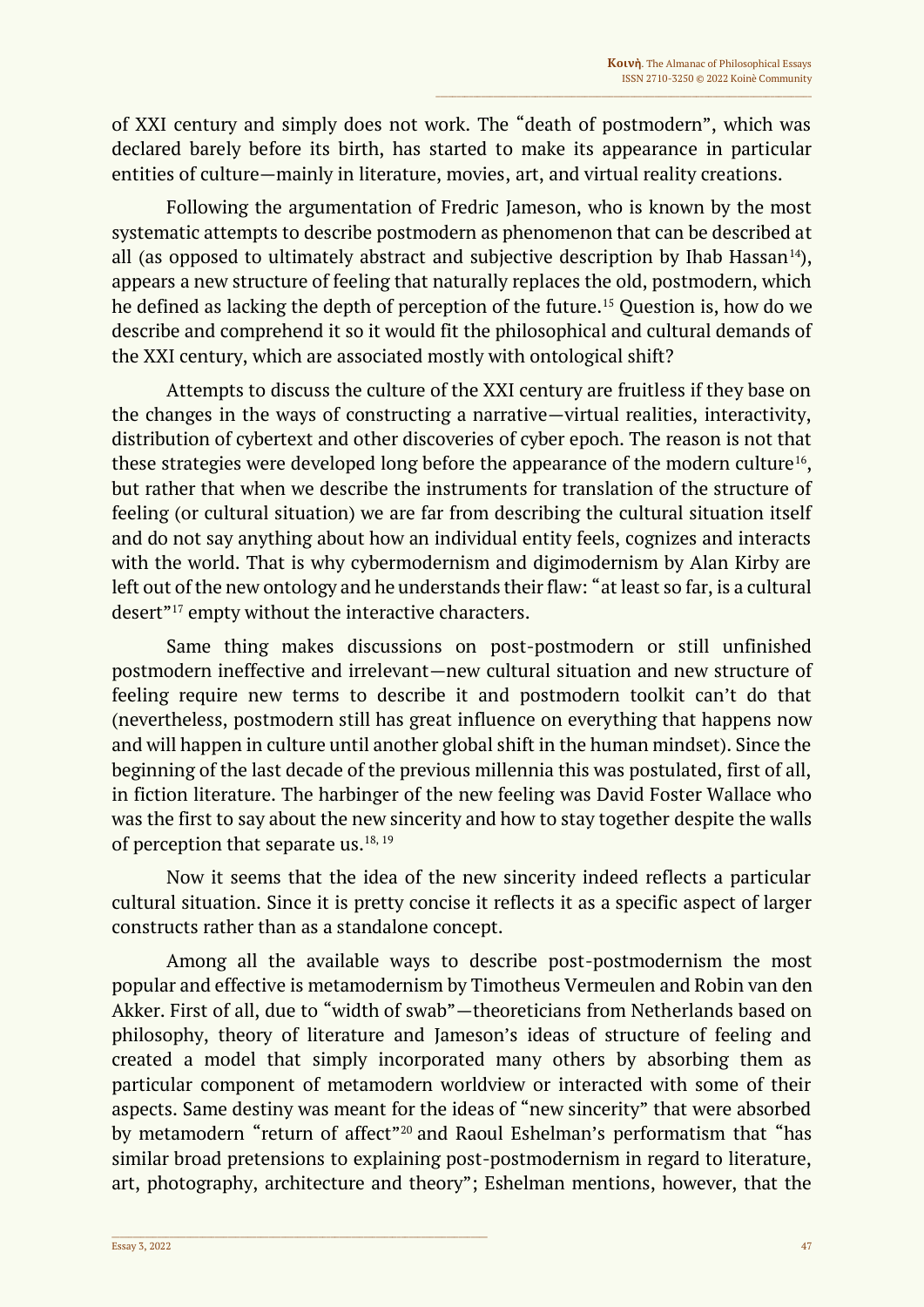latter "describes works of art, literature, architecture and so on, in terms of specific techniques and the implicit norms regulating their usage and does not apply these to politics or societal discourse", returning thus rather to the methodological strategies than to the structure of a feeling and any kind of cultural logic. $21$ 

Despite metamodernism theoreticians quit attempting to build a strategy they formed sufficiently systematical approach to the description of the new structure of feeling and consider it to come from humanistic demands of the human and the humankind.<sup>23</sup> The current situation together with threat of terrorism and humanitarian disaster calls us to action and consequently gets us out of postmodern cul-de-sac. After the deconstruction of postmodernism comes the desire to reconstruct.<sup>24</sup> Reconstruction is impossible for a single human. No social processes, humanitarian actions or mankind saving activities cannot be successful for one person since the era of postmodern superheroes is over (just like the epoch of ancient Greek Demigods and romantism's dawn conquerors). This means that we need to go back to the society, structure, communication. It is necessary to unite again, create new spaces and new models together. But is it possible in the atmosphere of misunderstanding and mistrust where communication is destined to fail? And is it possible in the world of constant irony and postmodern skepticism? Vermeulen and van den Akker say "no" and that means they call to search a new way to communicate and build the system of trust.

The "new sincerity" by Wallace becomes the foundation, the basis for the system of trust. It was reconsidered as the idea of the "return of the affect", the new sensuality and the return to emotions of naїvete and nostalgia. The sincerity of the individual entity gives the reason to suggest that The Other is also sincere, to trust it and believe in the possibility of constructive communication. Same way we can get back the faith that a particular truth over the horizon is reachable. Naturally, it is distant and invisible by itself. In order to start the movement towards the aim it is necessary to believe and assume its existence and availability. By rebuilding and reobtaining the system of trust the metamodern "return of the affect" gets us back the ability to make agreements, to communicate and cooperate rather than do things alone. The human after postmodernism becomes progressively more sincere and true, and consequently, they are more likely to understand the other instead of conquering it and approach the target along with the other instead of stepping over it. Metamodern affect becomes the foundation of the new structure of feeling that defines the cultural logic of post-postmodern world and frames our меchanism of cognition and perception of The Other individual entities.

One of the most important elements of metamodern feeling is the eternal and continuous oscillation between many opposing ideas. First and most important opposites are modern and postmodern experiences — the need for (re-)construction returns us to naïve and optimistic truths of modern that predicted a happy end in different manifestations for the humankind. The experience of the XX century proves that such truth is unconstructive, does not lead to the happy end and blind faith in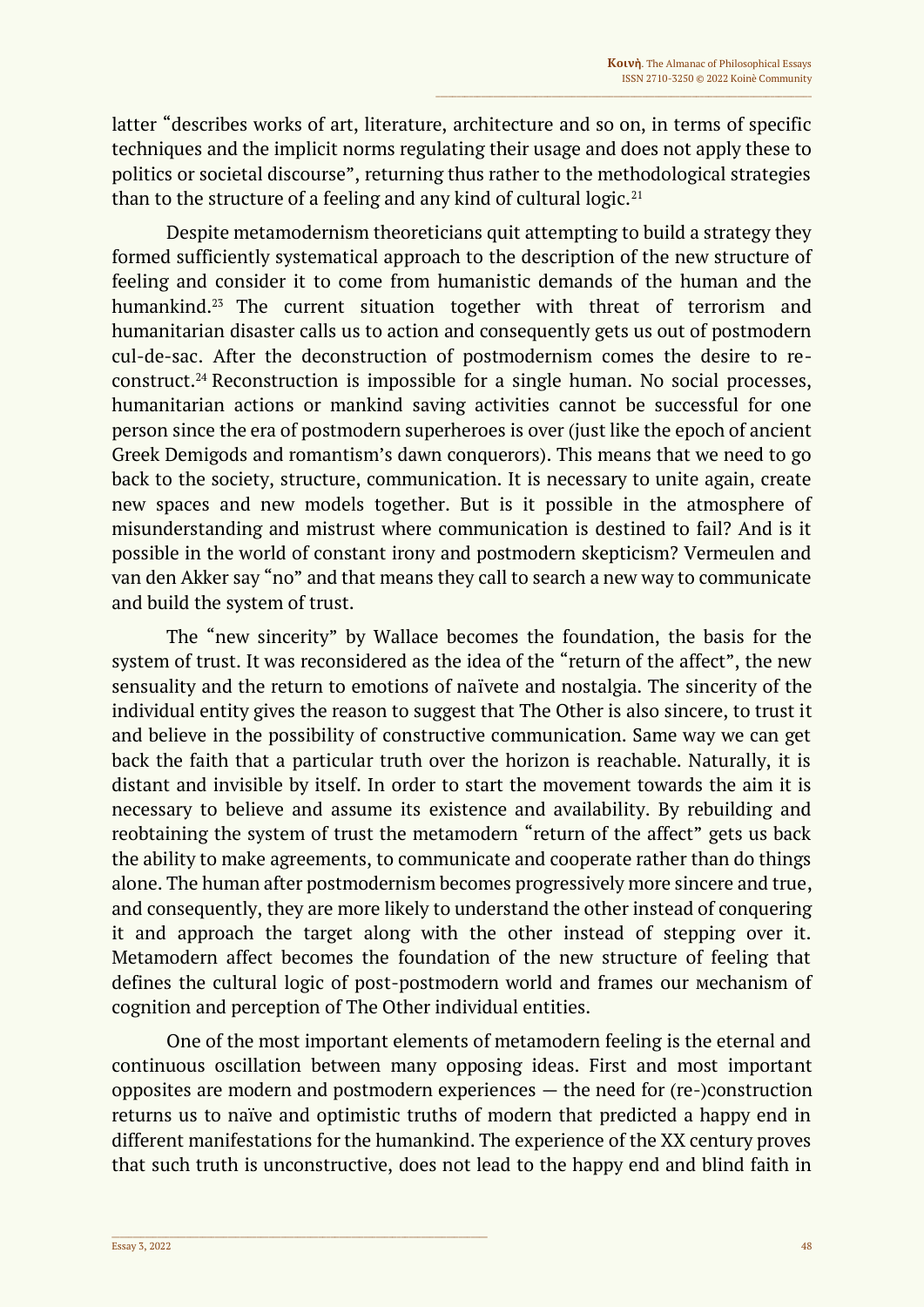them is silly. The oscillation between naïve, a bit artificial faith in the assumed reachability of the truth and the understanding that it is truly illusory (that means the constant doubt in rationality of applied efforts) becomes the main difference between metamodernism and other structures of feeling of Contemporary time. The thing is that a metamodernist rationally understands two poles simultaneously and is present at both of them at the same time. But the situation calls to action *as if*<sup>25</sup>it can lead to the desired and achievable result.<sup>26</sup> Ironically, the strategy of sincerity of the XXI century is the pretending, naïve suggestion about the possibility of sincerity and constant doubt that this suggestion is justifiable.

With such set of descriptive characteristics (need for constructivity; strive for social; to "be with"; return of the affect: oscillation) metamodernism becomes a convenient tool for the description and research of phenomena of the modern literature. When it comes to the search of its expression in other forms of art it is necessary to look for and form an auxiliary toolkit that would allow describing the means of expression of this very metamodern feeling. The ideas and concepts adopted from other methods of post-postmodernism description will be of use here: performatism double framing and interactivity, incorporation of digimodernism etc. Some modern culture phenomena can barely be described by the means of the model, and some are easier to think of from the position of postmodernism. This becomes the main point of those who criticize the metamodernism as idea—in terms of interaction with the world it supposedly makes no sense beyond the postmodern paradigm. Vermeulen and van den Akker don't claim that though, they just describe the new structure of feeling that appeared at the beginning of the new millennia.

Its fundamental difference from previous postmodern one is the return to the sincerity and the ability to make agreements, created by this sincerity. The need for this ability to make agreements is so high so the metamodernist is able to assume and act "as if" the collective system of the perception of the world is not only real but also reachable within a particular project. It is easily explainable why it is needed in social or cultural terms but the question of how the "new ability to make agreements" interacts with the achievements of modern philosophy was put aside since the structure of feeling itself is beyond the "ontological shift". But it is there only until the question arises—how individual entities interact with each other in the world of object-oriented ontology. The interaction of objects through an "active mediator" (before it was exclusively the human) is no longer possible—when we assume their autonomy and independence from our presence, we endow them with ability to act, assume they have will. The interaction of equal objects is the result of an agreement, their mutual desire. These agreements are not possible with brute force or the enclosed isolation of postmodern. That is why the acceptance of the main OOO prerequisites required a shift in the perception of the world—an invention and appearance of the new, metamodern feeling. Moreover, the metamodern "as if" finds its practical application—when we make agreement with individual entities we act "as if" we percept their desire directly, with understanding, despite non-typical and nonobvious means of its expression.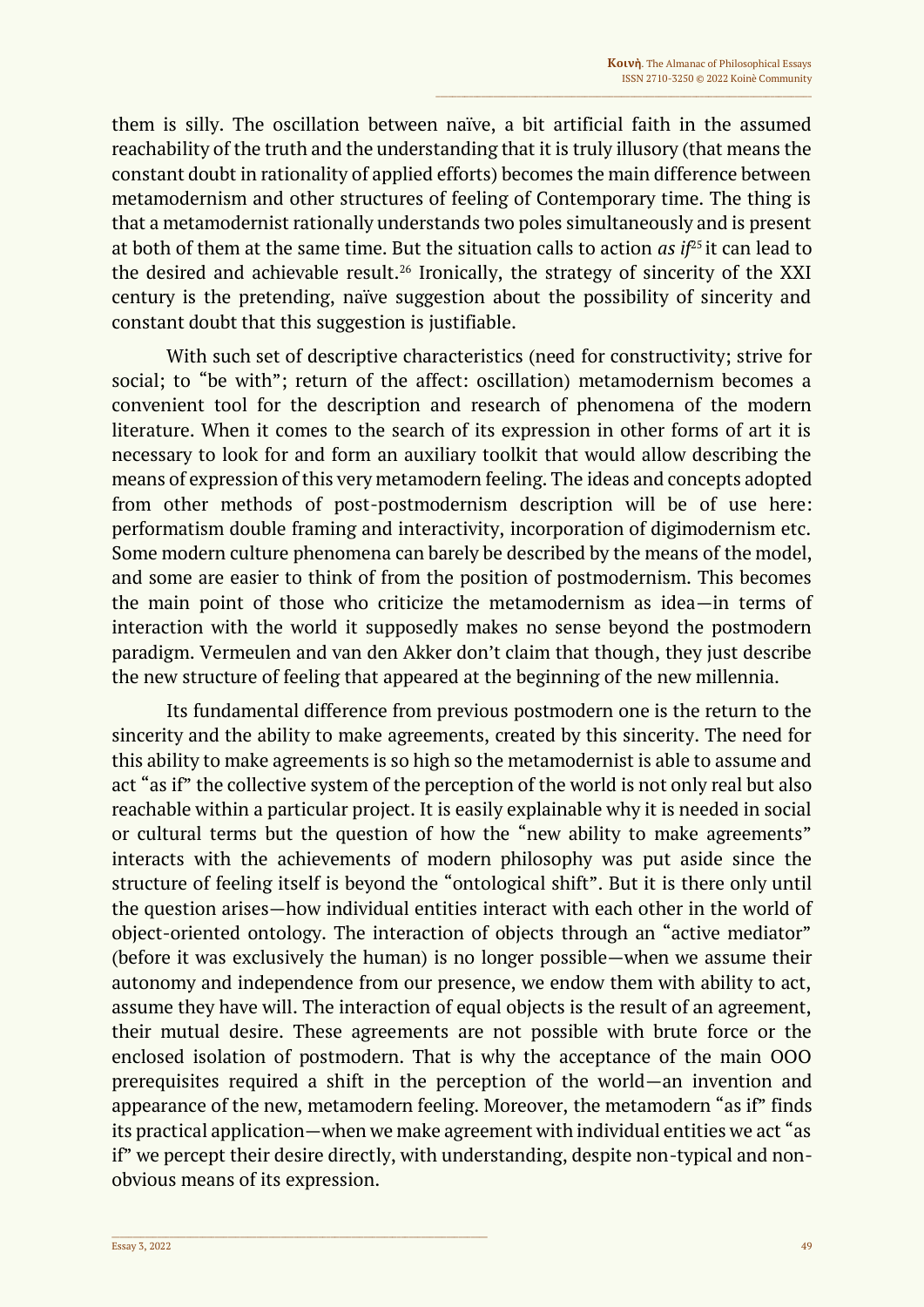Ultimately, metamodernism, as a strategy of perception of the reality, receives its role not only as a cultural project but also as a part of the actual philosophy. Moreover, it transforms from an attempt to systematically describe the phenomena of culture as they are to the almost only available strategy of cognition and perception in the world of the new ontology. Sincerity, affect and the ability to make agreements, which metamodernism has reinvented, become things we *really need* to exist in the upcoming epoch of posthumanism. OOO also benefits from interaction with metamodern and gets a practical tool for implementation of postulated equity of individual entities. This instrument matches not only philosophical and cultural logic of the time but is also connected to a particular situation in society and art, has its expression in literature and movies, theory of science and economical processes. Using it as an epistemological foundation for the perception of the being after proclaimed "end of the history" seems like an efficient method to implement that "ontological shift". And that means that it finally offers cognitive instruments for living in the world where the human has no privileged status of the "subject" along with the objective to overcome and conquer the reality. The new sincerity becomes the instrument that can release the human from the burden of anthropocentrism.

## **Bibliography**

Августин Блаженный. *О граде Божием*. Минск: Харвест, 2000.

Гуссерль, Эдмунд. *Идеи к чистой феноменологии и феноменологической философии. Книга 1*. М.: Академический Проект, 2009.

**\_\_\_\_\_\_\_\_\_\_\_\_\_\_\_\_\_\_\_\_\_\_\_\_\_\_\_\_\_\_\_\_\_\_\_\_\_**

- Декарт, Рене. Правила для руководства ума. *Сочинения в 2 т.* Т. 1. М.: Мысль, 1989.
- Деланда, Мануэль. "Новая онтология для социальных наук." *Логос* 27, no. 3 (2017): 35–56.
- Харман, Грэм. *Спекулятивный реализм: введение*. М.: РИПОЛ классик, 2020.
- Aarseth, Espen J. *Cybertext: Perspectives on Ergodic literature*. Baltimore: The Johns Hopkins University Press, 1997.
- Alberti, Benjamin. "Archaeologies of Ontology." *Annual Review of Anthropology* 45 (2016): 163—179.
- Aristotle. *The Metaphysics*. CreateSpace Independent Publishing Platform, 2012.
- Baudrillard, Jean. *Selected Writings* (Stanford; Stanford University Press, 1988).

- Eshelman, Raoul. "Notes on Performatist Photography: Experiencing Beauty and Transcendence after Postmodernism." In: *Metamodernism: Historicity, Affect, and Depth after Postmodernism*, edited by R. van den Akker, A. Gibbons and T. Vermeulen, 185—200. Maryland: Rowman & Littlefield International, 2017.
- Gibbons, Alison. "Contemporary Autofiction and Metamodern Affect." In: *Metamodernism: Historicity, Affect, and Depth after Postmodernism*, edited by R. van den Akker, A. Gibbons and T. Vermeulen, 117—130. Maryland: Rowman & Littlefield International, 2017.
- Harman, Graham. *Guerrilla Metaphysics: Phenomenology and the Carpentry of Things*. Chicago: Open Court, 2005.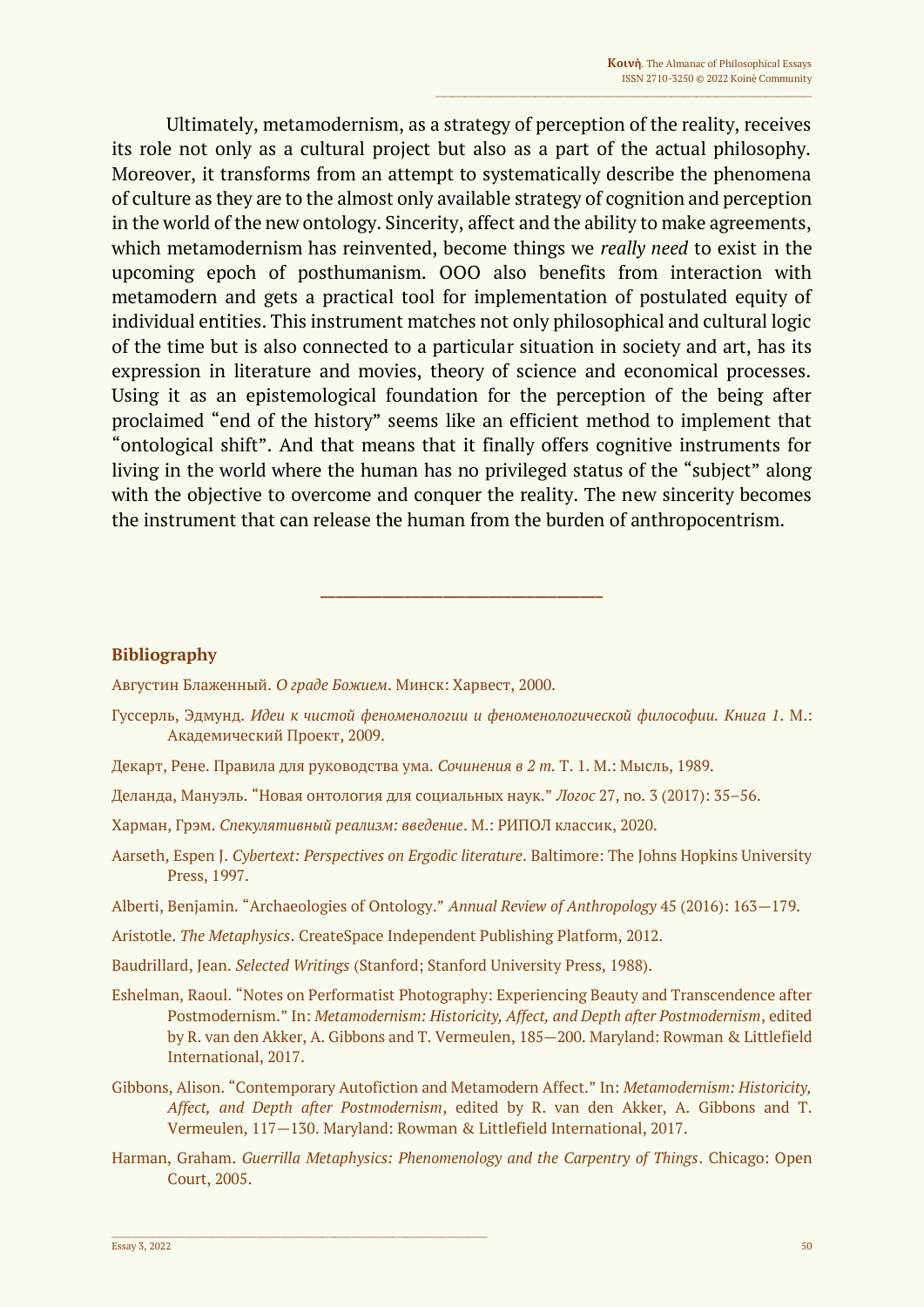- Harman, Graham. *Towards Speculative Realism: Essays and Lectures*. Winchester, UK; Washington, USA: Zero Books, 2011.
- Harman, Graham. "Prince of Networks: Bruno Latour and Metaphysics," *Logos*, 4 (2011): 229—248.
- Hasan, Ihab. *The Dismemberment of Orpheus: Toward a Postmodern Literature*. 2nd revised edition. Madison: University of Wisconsin Press, 1982.
- Huber, Imtraud. *Literature after Postmodernism: Reconstructive Fantasies*. New York: Palgrave Macmillan, 2014.
- Jameson, Frederik. *Postmodernism, or the Cultural Logic of Late Capitalism*. Durham: Duke University Press, 1991.
- Kirby, Alan. "The Death of Postmodernism And Beyond." *Philosophy Now* 58 (2006). URL: https://philosophynow.org/issues/58/The\_Death\_of\_Postmodernism\_And\_Beyond
- Kirby, Alan. *Digimodernism: How New Technologies Dismantle the Postmodern and Reconfigure our Culture*. New York/London: Continuum, 2009.
- Olsen, Bjørnar. *In Defense of Things: Archaeology and the Ontology of Objects*, AltaMira Press, 2010.
- Vermeulen, Timotei and Van den Akker, Robin. "Note's on Metamodernism." *Journal of Aesthetics and Culture* 2, e1 (2010).<https://doi.org/10.3402/jac.v2i0.5677>
- Vermeulen, Timotei and Van den Akker, Robin. "*Misunderstandings and Clarifications*," *Metamodernism*, June 3, 2015, <http://www.metamodernism.com/2015/06/03/misunderstandings-and-clarifications/>
- Wallace, David Foster. "E Unibus Pluram: Television and U.S. Fiction." *Review of Contemporary Fiction* 13, no. 2 (1993): 151—94.
- Wallace, David Foster. "Certainly the End of Something or Other, One Would Sort of Have to Think." In *Consider the Lobster and Other Essays*, 51—59. London: Abacus, 2007.

## **Notes**

**\_\_\_\_\_\_\_\_\_\_\_\_\_\_\_\_\_\_\_\_\_\_\_\_\_\_\_\_\_\_\_\_\_\_\_\_\_**

2 Simon Radchenko is an archaeologist and literature researcher, PhD student in University of Turin. His research is focused on the pre-Historic art research through image-based 3D-modeling. Simon is also a lecturer at the educational space "Maibutni". He contributes to the studying of metamodern theory applied to contemporary literature.

3 Aristotle. *The Metaphysics* (CreateSpace Independent Publishing Platform, 2012).

 $\_$  , and the set of the set of the set of the set of the set of the set of the set of the set of the set of the set of the set of the set of the set of the set of the set of the set of the set of the set of the set of th

4 Augustinus, *De civitate Dei*, 1.35, CCL 47:34 (London : Printed by George Eld, 1610).

5 René Descartes. *Rules for the direction of the mind* (Indianapolis, Bobbs-Merrill, 1961).

6 Edmund Husserl. "Ideas pertaining to a pure phenomenology and to a phenomelogical philosophy." in *First book. General introduction to a pure phenomenology* (Translated by F. Kersten. Martinus Nijhoff Publishers, 1982), 35—36.

7 See Jean Baudrillard, "Simulacra and Simulations," in *Selected Writings*, ed. Mark Poster (Stanford; Stanford University Press, 1988), 166—184.

<sup>1</sup> Heorhii Nezabytovskyi, PhD, philosopher, logician, alumn of the Taras Shevchenko National University in Kyiv, is a lecturer at the educational space "Maibutni". His research interests are the creativity logic and heuristics.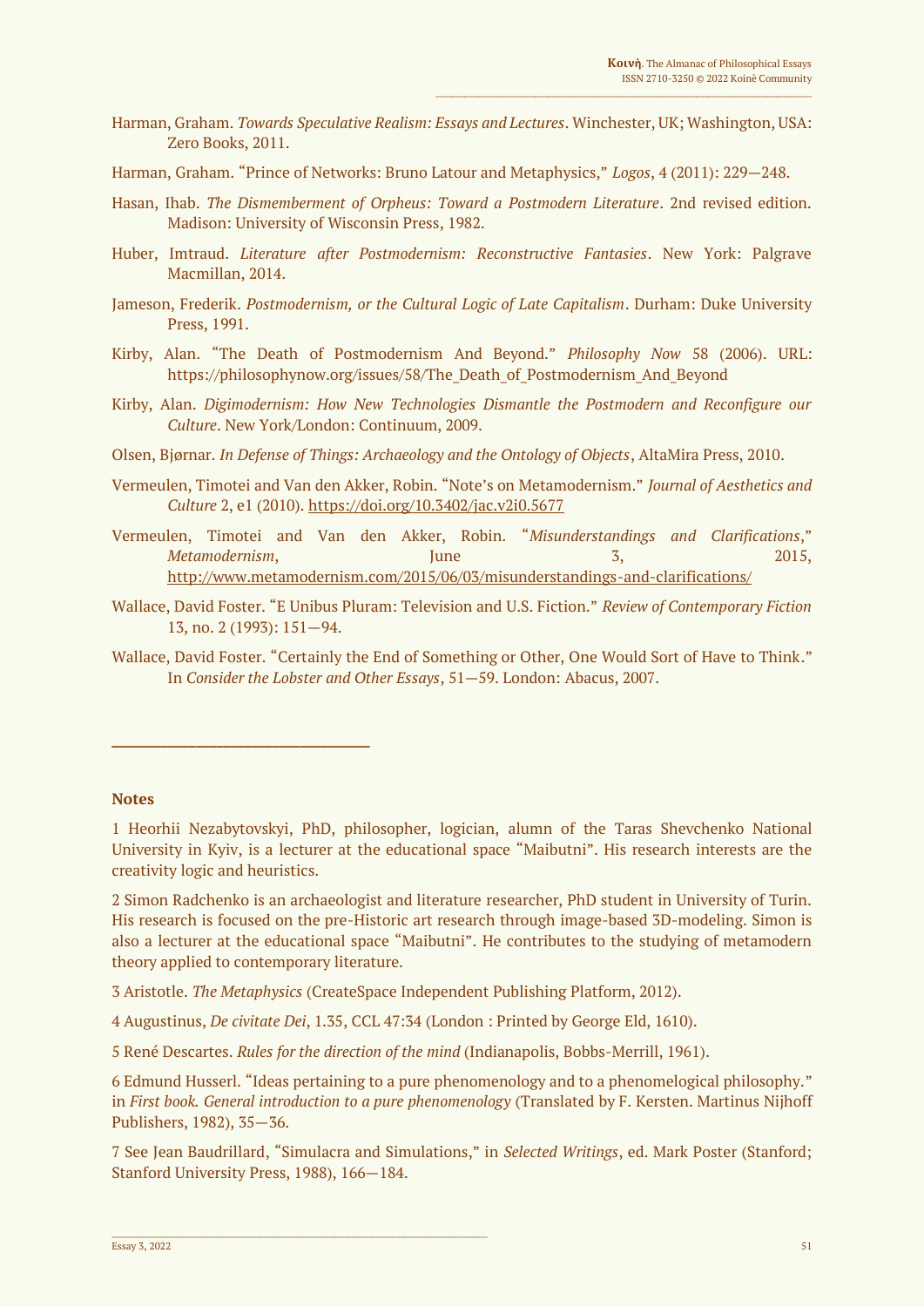8 Manuel DeLanda. A New Ontology For The Social Sciences. Presented at the Institute for Advanced Study, Princeton, New Jersey, 2000, https://scribd.com/doc/269150716/DeLanda-A-New-Ontologyfor-the-Social-Sciences.

9 Quentin Meillassoux. *Time without Becoming*. (Middlesex University, Londres, 2008).

10 Translated by Heorhii Nezabytovskyi after: Грэм Харман, "Предисловие к русскоязычному изданию," in *Спекулятивный реализм: введение.* (М.: РИПОЛ классик, 2020), 36.

11 Graham Harman, *Guerrilla Metaphysics: Phenomenology and the Carpentry of Things* (Chicago: Open Court, 2005), 170.

12 Benjamin Alberti, "Archaeologies of Ontology", *Annual Review of Anthropology* 45 (2016), 163—179.

13 Bjørnar Olsen, *In Defense of Things: Archaeology and the Ontology of Objects* (AltaMira Press, 2010).

14 Ihab Hasan, *The Dismemberment of Orpheus: Toward a Postmodern Literature* (Madison: University of Wisconsin Press, 1982).

15 Frederik Jameson, *Postmodernism, or the Cultural Logic of Late Capitalism*. (Durham: Duke University Press, 1991), 15.

16 For more information on the cybertext narrative strategies and their historical development see: Espen J. Aarseth, *Cybertext: Perspectives on Ergodic literature* (Baltimore: The Johns Hopkins University Press, 1997).

17 Alan Kirby, "The Death of Postmodernism And Beyond," *Philosophy Now* 58 (2006), [https://philosophynow.org/issues/58/The\\_Death\\_of\\_Postmodernism\\_And\\_Beyond.](https://philosophynow.org/issues/58/The_Death_of_Postmodernism_And_Beyond)

18 David Foster Wallace, "E Unibus Pluram: Television and U.S. Fiction," *Review of Contemporary Fiction* 13(2) (1993), 151–194.

19 David Foster Wallace, "Certainly the End of Something or Other, One Would Sort of Have to Think," in *Consider the Lobster and Other Essays* (London: Abacus, 2007), 51–59.

20 Alison Gibbons, "Contemporary Autofiction and Metamodern Affect," in *Metamodernism: Historicity, Affect, and Depth after Postmodernism*, ed. by Robin van den Akker, Alison Gibbons and Timotheus Vermeulen (Maryland: Rowman & Littlefield International, 2017), 117–130.

21 Raoul Eshelman, "Contemporary Autofiction and Metamodern Affect," in *Metamodernism: Historicity, Affect, and Depth after Postmodernism*, ed. by Robin van den Akker, Alison Gibbons and Timotheus Vermeulen (Maryland: Rowman & Littlefield International, 2017), 199–200.

22 Timotei Vermeulen and Robin van den Akker, "Misunderstandings and Clarifications," *Metamodernism*, June 3, 2015, [http://www.metamodernism.com/2015/06/03/misunderstandings-and](http://www.metamodernism.com/2015/06/03/misunderstandings-and-clarifications/)[clarifications/.](http://www.metamodernism.com/2015/06/03/misunderstandings-and-clarifications/)

23 "The ecosystem is severely disrupted, the financial system is increasingly uncontrollable, and the geopolitical structure has recently begun to appear as unstable as it has always been uneven. CEOs and politicians express their "desire for change" at every interview and voice a heartfelt "yes we can" at each photo-op. Planners and architects increasingly replace their blueprints for environments with environmental "greenprints". And new generations of artists increasingly abandon the aesthetic precepts of deconstruction, parataxis, and pastiche in favor of *aesth-ethical* notions of reconstruction, myth, and metaxis. These trends and tendencies can no longer be explained in terms of the postmodern. They express a (often guarded) hopefulness and (at times feigned) sincerity that hint at another structure of feeling, intimating another discourse. History, it seems, is moving rapidly beyond its all too hastily proclaimed end", see: Timotheus Vermeulen and Robin van den Akker, "Notes on Metamodernism", *Journal of Aesthetics and Culture* 2 (2010), e1.

24 Imtraud Huber, *Literature after Postmodernism: Reconstructive Fantasies* (New York: Palgrave Macmillan, 2014), 7.